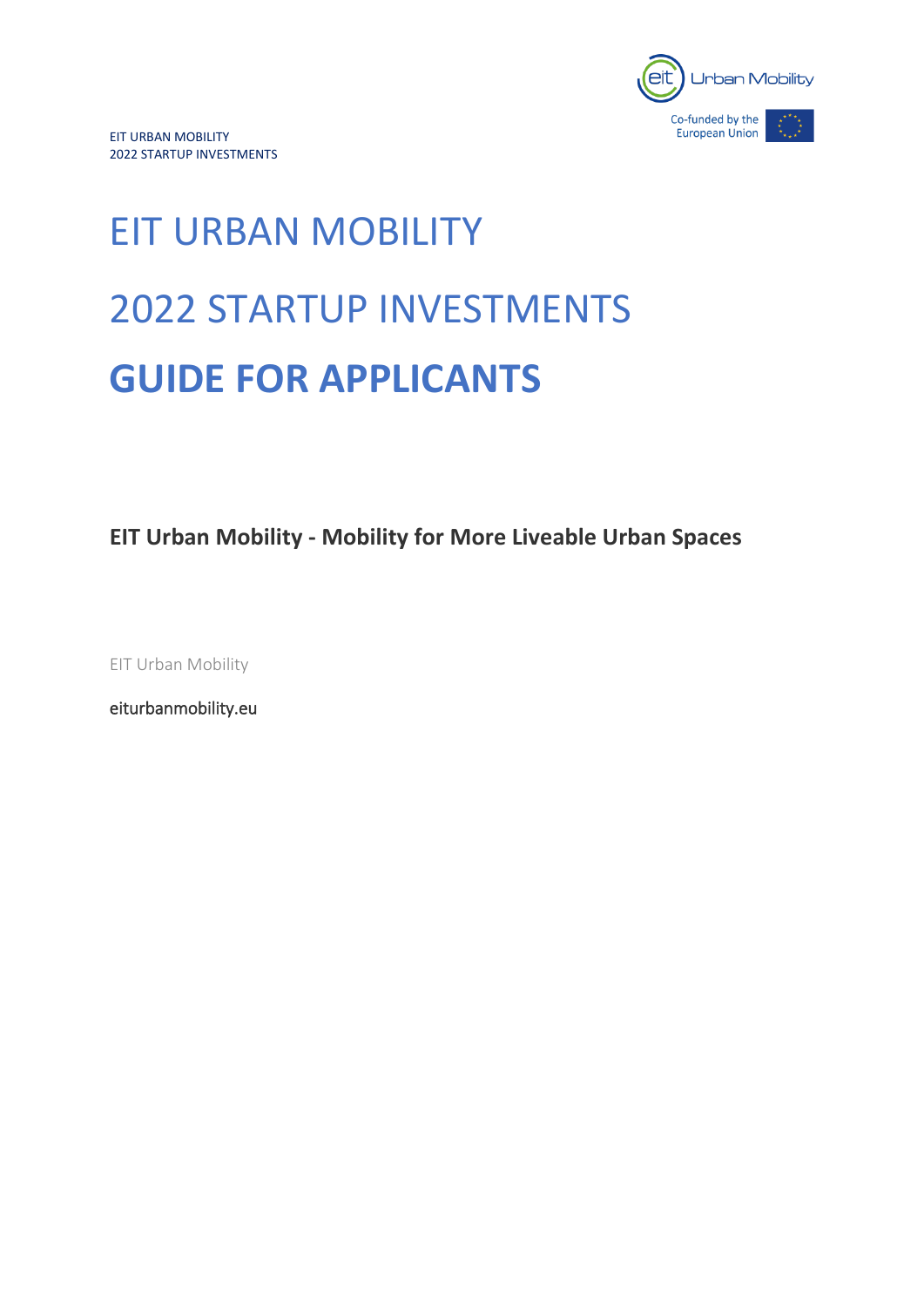

#### EIT URBAN MOBILITY 2022 STARTUP INVESTMENTS

#### 1. HOW DO I SUBMIT AN APPLICATION?

All applications must be submitted directly vi[a Awardsforce](https://eiturbanmobility.awardsplatform.com/) by sending the documents and annexes. EIT Urban Mobility reviews investment applications as they arrive on a regular basis following a standardized 2-staged evaluation process.

The application process does not have strict deadlines and consequently applicants can send in their investment applications anytime starting from June 2022 until December 2022. EIT Urban Mobility notifies the applicant of their decision within a few weeks from submission.

#### Documents to be provided when submitting your application:

- Company's logo (PNG or JPG format)
- Pitch deck (PDF or PPT format)
- Company valuation proof (i.e. previous funding round from BAs/ VCs, graduation report from accelerator/ incubator, other certified valuation reports, etc.)
- Optional: video/ picture demonstrations/ use cases of your company's proprietary technology, processes and systems

If you experience technical issues, please contact [investments@eiturbanmobility.eu](mailto:investments@eiturbanmobility.eu)

#### 2. WHAT LANGUAGE CAN I SUBMIT MY APPLICATION IN?

Application forms and annexes must be in English in all its mandatory parts in order to be eligible. If the mandatory parts of the application are in any other language, the entire application will not be eligible. English is the official language for all EIT Urban Mobility open calls. English is also the only official language during the whole length of the investment process. This means that any requested deliverables will be admitted only if submitted in English.

#### 3. I AM THE FOUNDER OF A NON-PROFIT ORGANIZATION, CAN I APPLY?

Founders/ co-founders of non-profit organisations are not eligible to apply.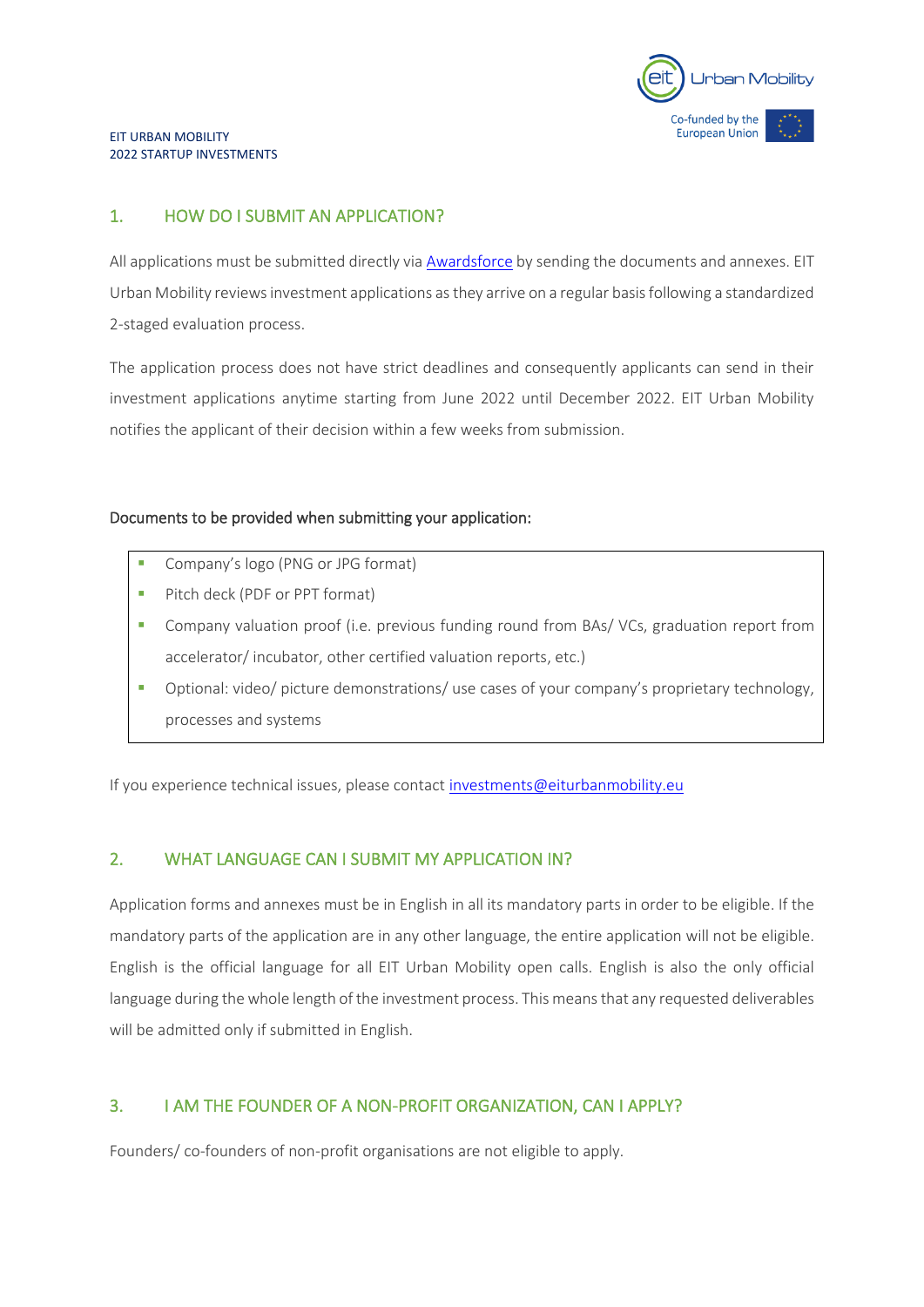

## 4. I AM A SOLO ENTREPRENEUR, CAN I APPLY?

No, only private businesses where equity ownership is split among 2 or more individuals are eligible to apply.

#### 5. I AM NOT AN EU NATIONAL. CAN I APPLY?

Non-EU nationals are eligible to apply as long as the company they represent as Applicant for the 2022 Startup Investment programme is established as a legal entity in one of the EU Member States or listed amidst Horizon Europe associated countries.

#### 6. WHO QUALIFIES FOR STARTUP INVESTMENT

6.1 Startups and scaleups currently fundraising or preferably already in an ongoing funding round with the following characteristics:

- **·** Incorporated not more than 10 years ago
- **EXELLENGE 100 EMPLOYEES ON THEIT PAYROLL**

6.2 Innovative product/ service contributing to at least one of the EIT Urban Mobility's Focus Areas:

**·** Integrated Mobility

**Future Mobility** 

- **EXECUTE:** Sustainable City Logistics
- **·** Smart Infrastructure
- Mobility and Energy
- 6.3 EIT Urban Mobility seeks double-return investments and thus the operations, products and/ or services of the Applicant must contribute positively to at least one of the EIT Urban Mobility's Core [Sustainable Development Goals](https://ec.europa.eu/info/sites/info/files/sdgs_web1_0.png) (SDGs); SDG3 (Good Health & Well-Being), SDG7 (Affordable and Clean Energy), SDG8 (Decent Work and Economic Growth), SDG9 (Industry, Innovation and Infrastructure), SDG11 (Sustainable Cities and Communities) and SDG13 (Climate Action).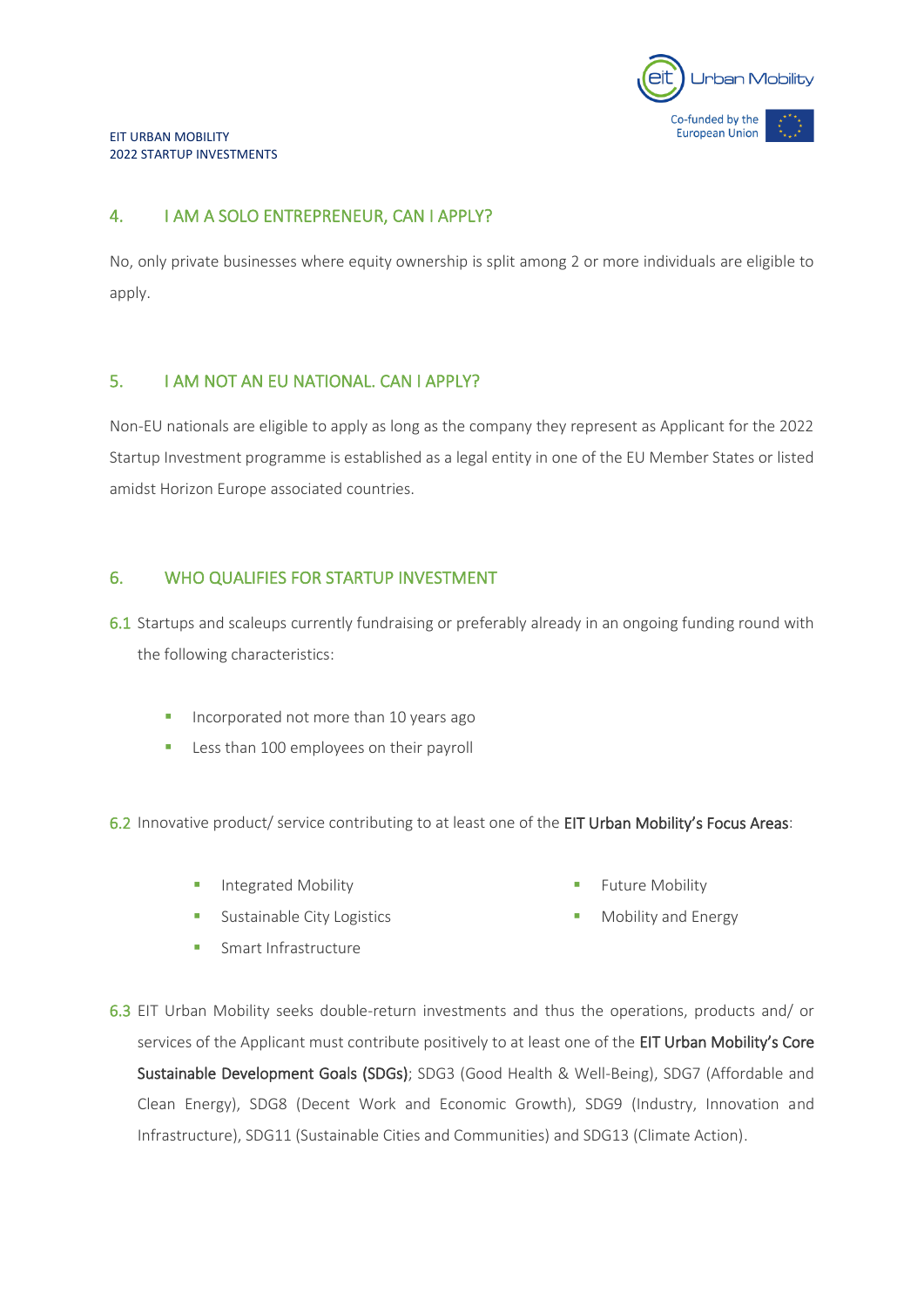

- 6.4 The project you request the funds for represents a significant innovation.
- 6.5 You can demonstrate that your idea has commercial prospects and track-record.
- 6.6 You have the management and technical expertise available, with the necessary resources to make the investment a success.
- 6.7 Gender balance: the equality between men and women is a core value for EIT Urban Mobility. We support the adoption of the EIT's Gender Mainstreaming Policy and its impact in the Knowledge Triangle. In consequence, the quality and experience of the founders' team is essential, and a gender-balanced team is evaluated as a significant strength.

#### 7. EVALUATION REMARKS

- 7.1 Team: strengths of the management team/ co-founders. Complementary skills, demonstration of need for commercial and management experience, including understanding of the financial and organisational requirements for commercial exploitation as well as key third parties needed.
- 7.2 Market & Business Model: market trends/ attractiveness (i.e., models such as subscription, ondemand, uberization, XaaS, etc.), realistic serviceable obtainable market, blue-ocean vs red-ocean markets, etc. Realistic and relevant analysis of market conditions and growth-rate, competitors and competitive offerings, key stakeholders, clear identification of opportunities for market introduction.Convincing description of targeted users or customers of the innovation, how their needs have been addressed, why the users or customers identified will want to use the product.
- 7.3 Product & Technology: is technology the enabler for business growth and increased profitability? Does it help to sustain strategies that would otherwise be too labour-intensive or not cost-effective? Realistic and relevant description of how the innovation has the potential to scale-up. The scoring will highly reward any documentation underpinned by a convincing business plan with a clear timeline and financial data.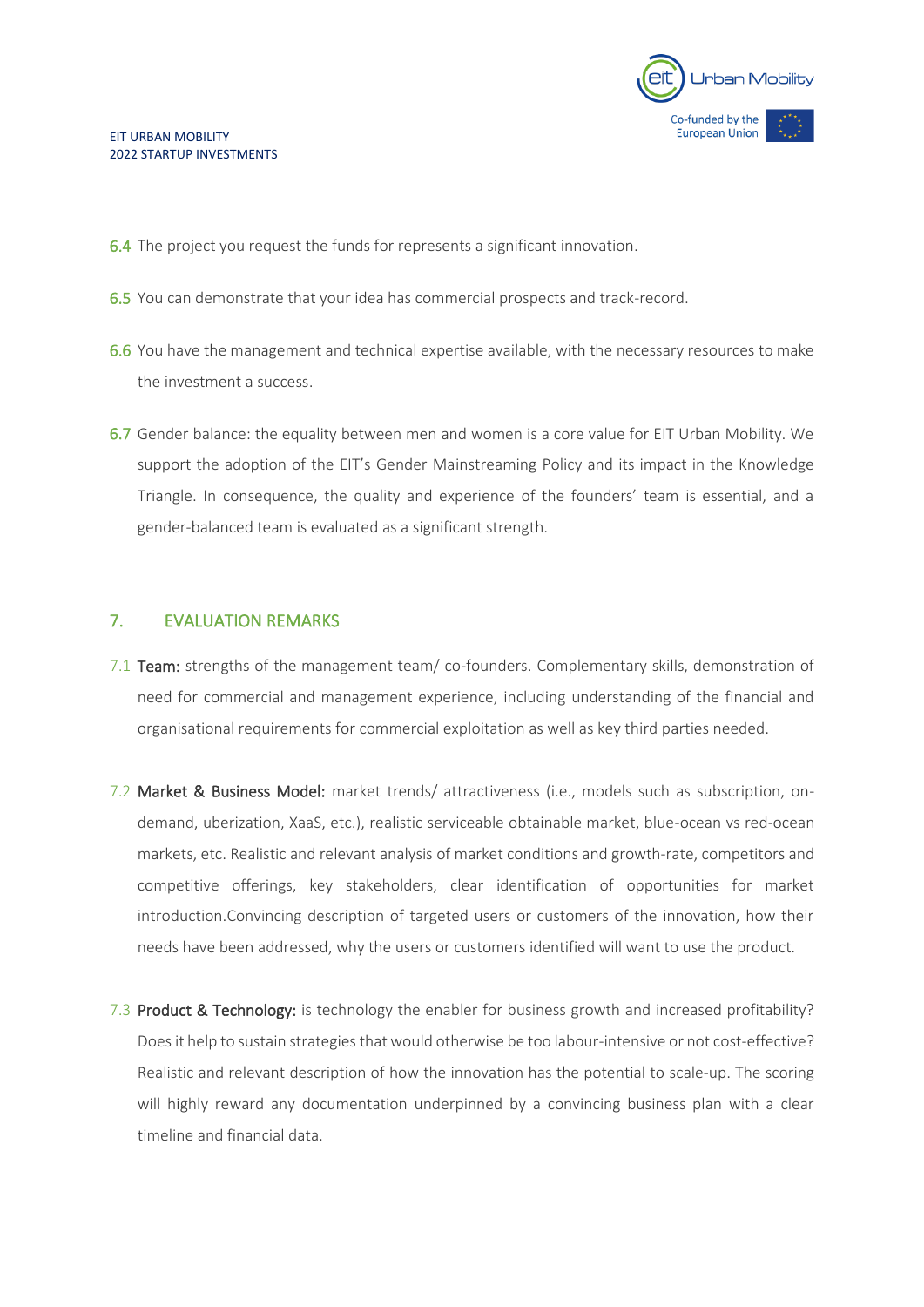

- 7.4 SDG Commitment/ Impact: the operations, products and/ or services of the Applicant contribute positively to at least one of the EIT Urban Mobility's [Core S](https://ec.europa.eu/info/sites/info/files/sdgs_web1_0.png)ustainable Development Goals aforementioned.
- 7.5 Scalability: for traditional businesses, when a new piece of equipment is acquired the cost to purchase that asset must balance with potential earnings. Startups often have a business model which is repeatable and scalable since inception, being able to multiply their revenues with the minimal incremental cost. Companies must demonstrate growth potential and knowledge of potential markets. The opportunity has to be global with high growth rates. The product/ service should be scalable with internet-based distribution (search, social, mobile) or with proven ability to scale sales.
- 7.6 Traction & KPIs: they set the objectives at the forefront of decision making, and thus they are especially relevant for companies in a pre-revenue/ pre-market launch, etc. stage. They often explain how startups orchestrate their progress to meet their goals. For more mature companies, they indicate quantitative assessments for comparing and tracking performance or production, such as CAC (Customer Acquisition Cost), LTV (Lifetime Value) and NPS (Net Promoter Score), just to name a few. Please note not all startups are expected to include KPIs in the documentation submitted, or alternatively traction indicators. Applicants have to demonstrate the level of users, sales and profitability they expect to generate and the level of risk associated. This can be demonstrated using measurable indicators such as engaged users, revenues, retention rates, profits.

#### 8. WHAT EIT URBAN MOBILITY OFFERS

Our startup investment instrument consists of up to €500.000 in exchange for equity. If selected for investment, your company will also benefit from access to regional ecosystems, infrastructure and coaching to drive growth and internationalisation.

These are the requirements that companies need to fulfil to be eligible: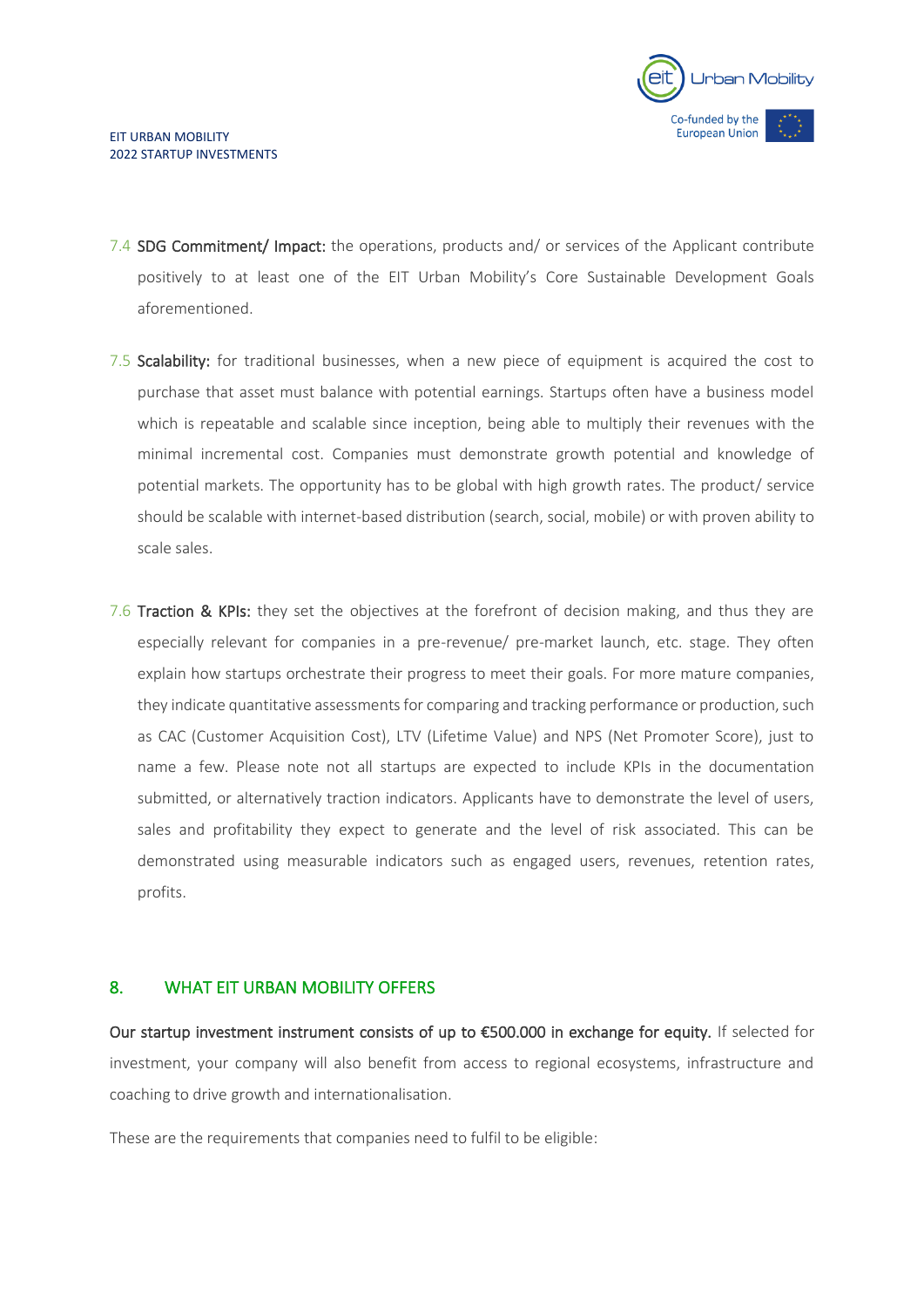

- 8.1 The amount of equity for EIT Urban Mobility needs to be substantiated (e.g. company valuation set in the last funding round, revenues, term sheet, etc.) when submitting the application form.
- 8.2 EIT Urban Mobility will be a strategic shareholder, and EIT Urban Mobility's shares would be diluted in case of capital increases.
- 8.3 Selected Applicants are required to contribute to EIT Urban Mobility's Financial Sustainability Mechanism (FSM). The Applicant will give out company's shares in exchange of the investment received, based on the company's valuation and investment amount agreed by EIT Urban Mobility and the applicant. This means EIT Urban Mobility will benefit from the success of your company.
- 8.4 The investment agreement shall be notarised to formalise the purchase of shares in the company.
- 8.5 EIT Urban Mobility will purchase shares at a nominal share price in the company. The number of shares will be agreed by EIT Urban Mobility and the Applicant as a result of the agreement of the Applicant company's valuation and the percentage of equity to be subscribed/ purchased by EIT Urban Mobility.

#### 9. VAT TREATMENT

In no event EIT Urban Mobility shall be liable for any claims, penalties, loss, damage or expenses, howsoever arising, out of or in connection with the tax implications of the 2022 Startup Investment programme. Beneficiaries shall liaise individually with the corresponding tax authorities.

#### 10. SELECTION PROCESS

- **EXECT** Submit your application at EIT Urban Mobility's [Awardsforce platform.](https://eiturbanmobility.awardsplatform.com/)
- **•** Applications will be assessed by EIT Urban Mobility following a standardized 2-staged evaluation process.
- **.** Within a few weeks, EIT Urban Mobility will be in touch to let you know if we can honor your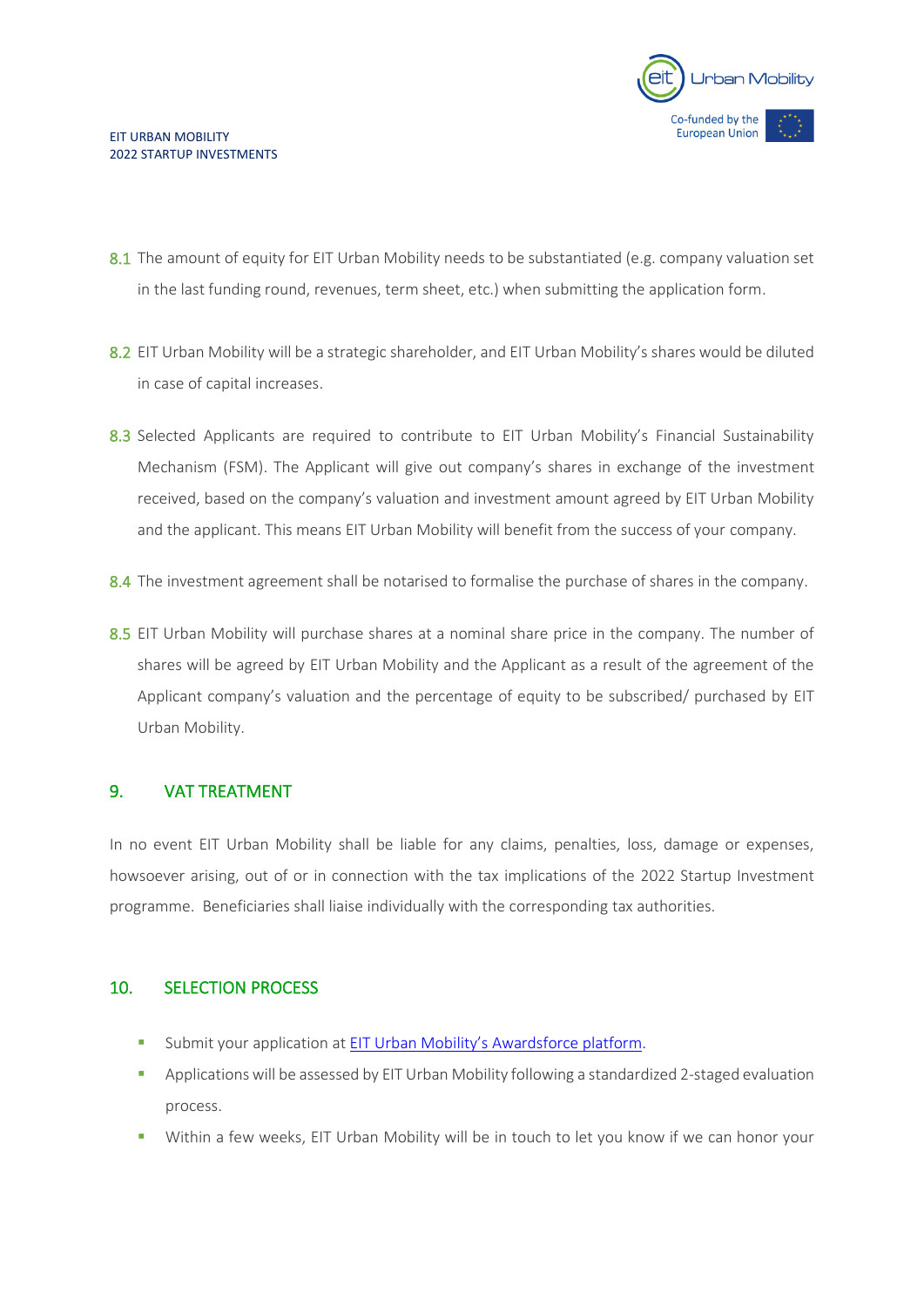

request and to communicate the next steps. All information will be treated in accordance with the General Data Protection Regulation, GDPR (Regulation EU 2016/679).

#### 11. EXCLUSION CRITERIA

Applicants will be excluded if they:

- **•** Are in one of the following situations: a. Bankrupt, being wound up, having their affairs administered by the courts, entered into an arrangement with creditors, suspended business activities or subject to any other similar proceedings or procedures under national law (including persons with unlimited liability for the participant's debts) b. Declared in breach of social security or tax obligations by a final judgment or decision (including persons with unlimited liability for the participant's debts).
- **•** Are found guilty of grave professional misconduct by a final judgment or decision (including persons having powers of representation, decision-making or control).
- Are subject to an administrative sanction (i.e. exclusion).
- **•** Are convicted of fraud, corruption, involvement in a criminal organisation, money laundering, terrorism-related crimes (including terrorism financing), child labour or human trafficking (including persons having powers of representation, decision-making or control).
- **·** Shown significant deficiencies in complying with main obligations under a procurement contract, grant agreement or grant decision financed by the EU or Euratom budget (including persons having powers of representation, decision-making or control).
- **■** Have misrepresented information required for participating in the EIT Urban Mobility funding scheme or fail to submit such information.
- **•** Were involved in the preparation of any documentation regarding this call or are involved in the evaluation process of this call and this entails a distortion of competition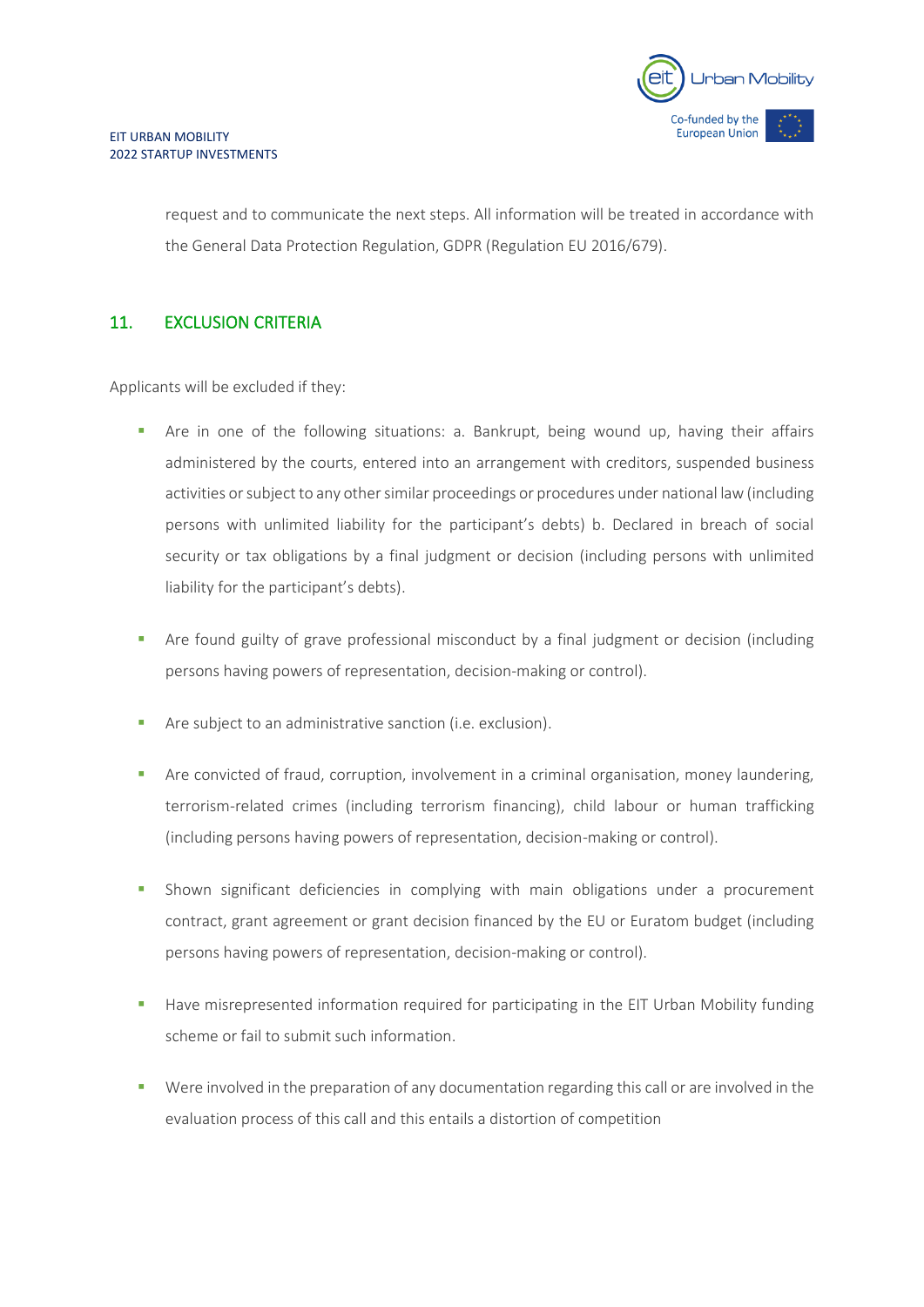

# ANNEX I – FINANCIAL REPORTING TEMPLATE

**0**



| <b>Other Direct Costs (travel, goods and services)</b> |                                                                           |
|--------------------------------------------------------|---------------------------------------------------------------------------|
| 1.1 Task description                                   | - Invoice/Receipts                                                        |
| 1.2 Task description                                   | - Proof of paymen<br>- Evidence that the goods or services relates to p   |
| 1.3 Task description                                   | related to the proje                                                      |
| 1.4 Task description                                   | - Travel may also be reviewed aga<br>- Supporting procurement documentati |
|                                                        |                                                                           |

| - Invoice/Receipts                                                                |  |
|-----------------------------------------------------------------------------------|--|
| - Proof of payment                                                                |  |
| - Evidence that the goods or services relates to project or travel took place and |  |
| related to the project                                                            |  |
| - Travel may also be reviewed against timesheets                                  |  |
| - Supporting procurement documentation (goods or services)                        |  |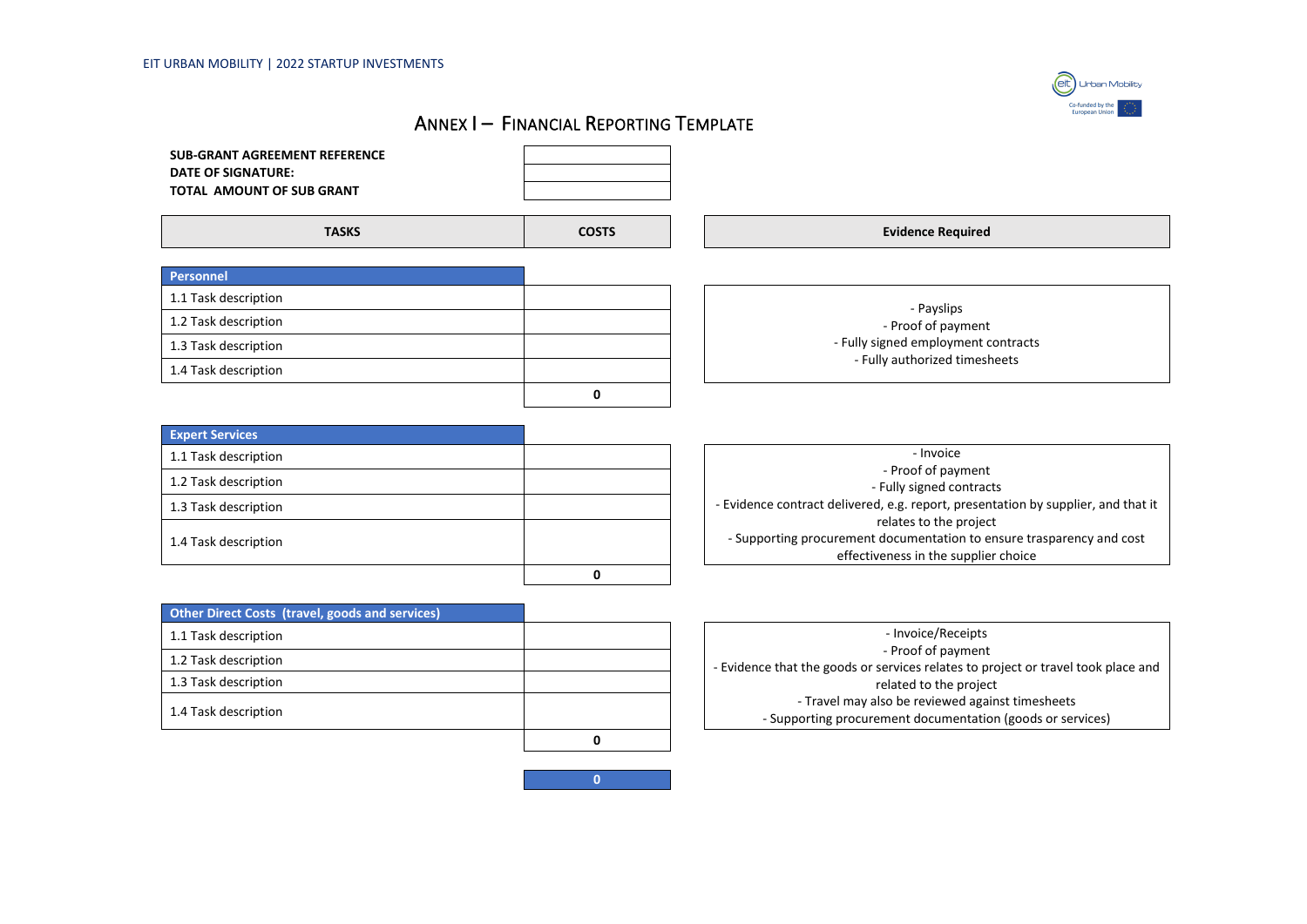

# **Annex II – Privacy Policy**

## 1. WHO WE ARE

"We", "us" or "our" means EIT KIC Urban Mobility S.L. We act as controller for the personal data we gather through your use of our website: https://www.eiturbanmobility.eu (hereinafter: "Website").

This Privacy Policy is solely intended to provide you with information in relation to the processing of personal data through your use of the Website. For our privacy practices in relation to our services, we refer you to the agreement as may be concluded between us.

We have developed this Privacy Policy because your privacy is very important to us. This Privacy Policy sets out how we collect, disclose, transfer and use ("process") the personal data that you share with us, and which rights you have. Please take a moment to read through this Privacy Policy.

If you have any questions, concerns or complaints regarding to this Privacy Policy, to the processing of your personal data or if you wish to submit a request to exercise (one of) your rights as set out in article 4 of this Privacy Policy, you can contact us:

a) Via e-mail: info@eiturbanmobility.eu, with subject matter 'Privacy Policy Website'

This Privacy Policy was revised last on 21/04/2020.

#### 2. HOW WE USE AND COLLECT YOUR PERSONAL DATA

Personal data is defined as any information relating to an identified or identifiable natural person. Identifiable refers to identifiers such as name, identification number, location, data, etc., that can be used to directly or indirectly identify a natural person.

The personal data we collect, is collected and used for the purposes as listed hereunder:

- a) In the event you use the contact form on our website you can send us a message, and we will use your personal data in order to reply to your query, via e-mail or telephone
- b) In the event you register for our newsletter, your e-mail address will be used in order to send you our newsletters, which may include invites to events, seminars, etc. organized by us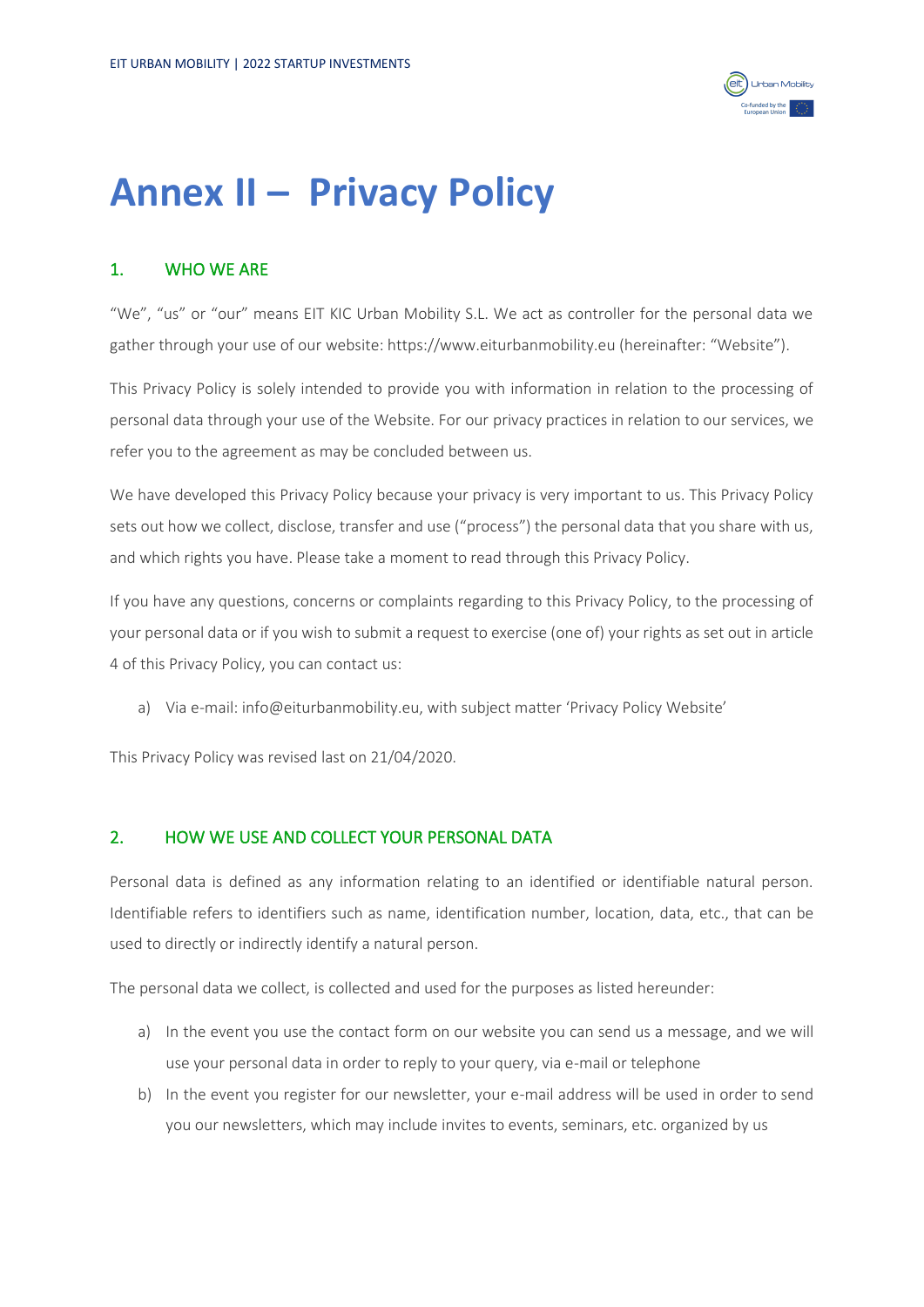

- c) In the event you are a registered user on our intranet (EIT Urban Mobility Plaza: https://plaza.eiturbanmobility.eu), we will use your personal data in order to give you access to our intranet and to operate the EIT Urban Mobility Plaza. We will report to third party funders in order to report on information on specific activities funded or potentially to be funded by the relevant grants and personal data associated with the activities. Whenever possible, we will use anonymized information for reporting purposes. However, it is possible that EIT and/or auditors acting on behalf of our funders will request personal information to monitor or verify our activities. We may make suggestions and recommendations to you and other users of our website and associated platforms about services or synergies that may interest you or them
- d) We process your personal data for the purpose of supporting the Website and enhancing your user experience, which includes ensuring the security, availability, performance, capacity and health of the Website
- e) We process your personal data to enforce or exercise any rights that are available to us based on the applicable law, such as use for the establishment, exercise or defence of legal claims
- f) We may also use your personal data to fulfil our obligations as set out by the applicable law

The following categories of personal data will be processed by us for the purposes as listed above:

- a) Contact data: in the event you make use of the contact form, you will be asked to provide us your name, phone number, name of your organisation and e-mail address. We will also process any personal data that you choose to put in the designated blank field (please do not provide us with any sensitive information, such as health information, information pertaining to criminal convictions, or credit card/account numbers). We will also process your e-mail address if you register for our newsletter. This is personal information that is provided directly by you
- b) Partner data: name, e-mail address, address and other personal data which you might fill in the partner information form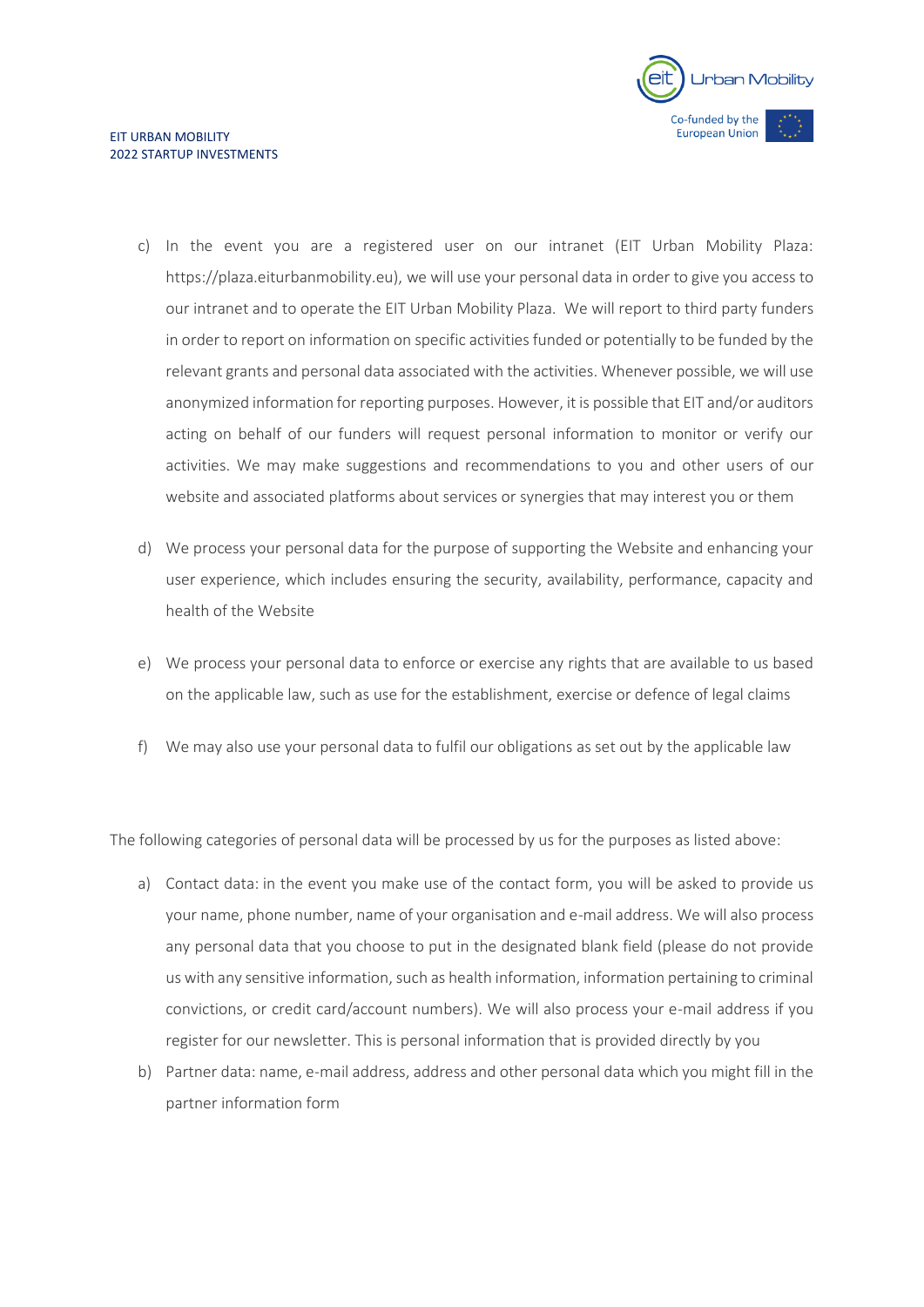

- c) Personal information: your name, e-mail address and other personal data contained in your CV which you provide to us via the use of our e-mail address
- d) Usage data: We collect personal data regarding your activities on our Website, such as: IP address, device ID and type, referral source, language settings, browser type, operating system, geographical location, length of visit, page views, or information about the timing, frequency and pattern of your service use. This information may be aggregated and used to help us provide more useful information regarding the use of our Website. In the event the usage data is completely anonymized (and can therefore not be traced back to you as an individual), this will not be considered personal data for the purpose of this Privacy Policy. This is personal data that is automatically collected through your use of the website
- e) Transaction data: We collect personal data relating to transactions that you make through the Website, including your contact data, payment information and the goods and/or services purchased. This is personal data provided directly by you

The legal basis for the processing of your personal data is based on our legitimate interest. We have the legitimate interest to respond to your requests or job application, to give you as a partner access to our intranet and to provide you with better Website services. In the event we process your personal data to send you our newsletters, the legal basis for the processing is also our legitimate interest, but only in so far you are already a customer of us. In the event you are not yet customer, the legal basis of the processing is your consent. In the latter case, you have the right to withdraw your consent at any time. This will, however, not affect the lawfulness of any processing done prior to the withdrawal of your consent.

Your personal data will solely be used for the purposes as set out in this article.

#### 3. RETENTION OF YOUR DATA AND DELETION

Your personal data, with the exception of the partner data, will be retained for a period of 7 years. Partner data will be retained for as long as you are a partner of us.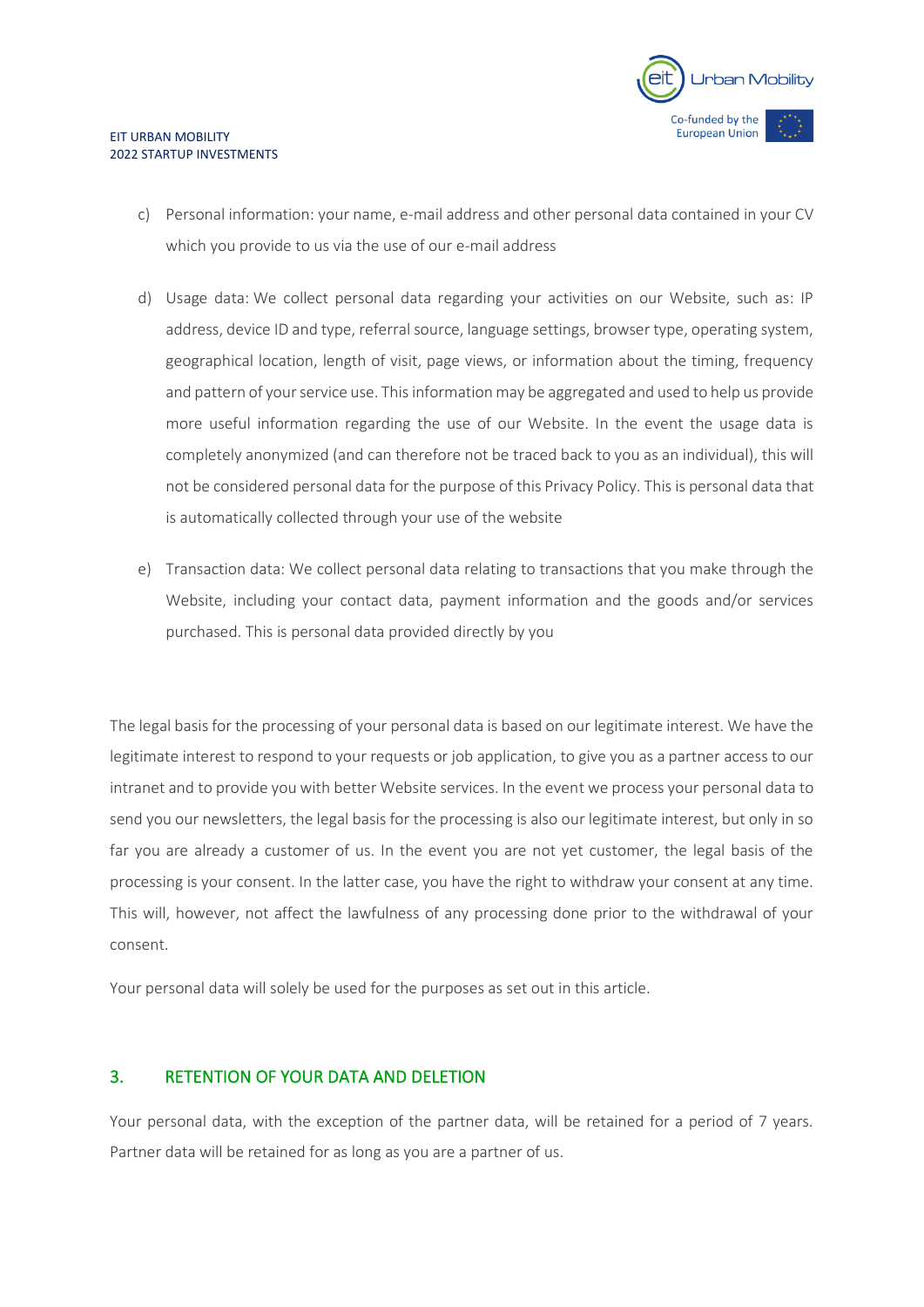

#### EIT URBAN MOBILITY 2022 STARTUP INVESTMENTS

In the event you withdraw your consent or you object to our use of your personal data, and such objection is successful, we will remove your personal data from our databases. Please note that we will retain the personal data necessary to ensure your preferences are respected in the future.

The foregoing will, however, not prevent us from retaining any personal data if this is necessary to comply with our legal obligations, in order to file a legal claim or defend ourselves against a legal claim, or for evidential purposes.

#### 4. YOUR RIGHTS

This article lists your principal rights under General Data Protection Regulation. We have tried to summarize them for you in a clear and legible way. To exercise any of your rights, please send us a written request in accordance with article 1 of this Privacy Policy. We will respond to your request without undue delay, but in any event within one month of the receipt of the request. In the event of an extension of the term to respond or in the event we do not take action on your request, we will notify you.

#### 4.1 THE RIGHT TO ACCESS

You have the right to confirmation as to whether or not we process your personal data and, in the event we do so, you have the right to access such personal data, together with certain additional information that you also find listed in this Privacy Policy.

You have the right to receive from us a copy of your personal data we have in our possession, provided that this does not adversely affect the rights and freedoms of others. The first copy will be provided free of charge, but we reserve the right to charge a reasonable fee if you request further copies.

#### 4.2 THE RIGHT TO RECTIFICATION

If the personal data we hold about you is inaccurate or incomplete, you have the right to have this information rectified or, taking into account the purposes of the processing, completed.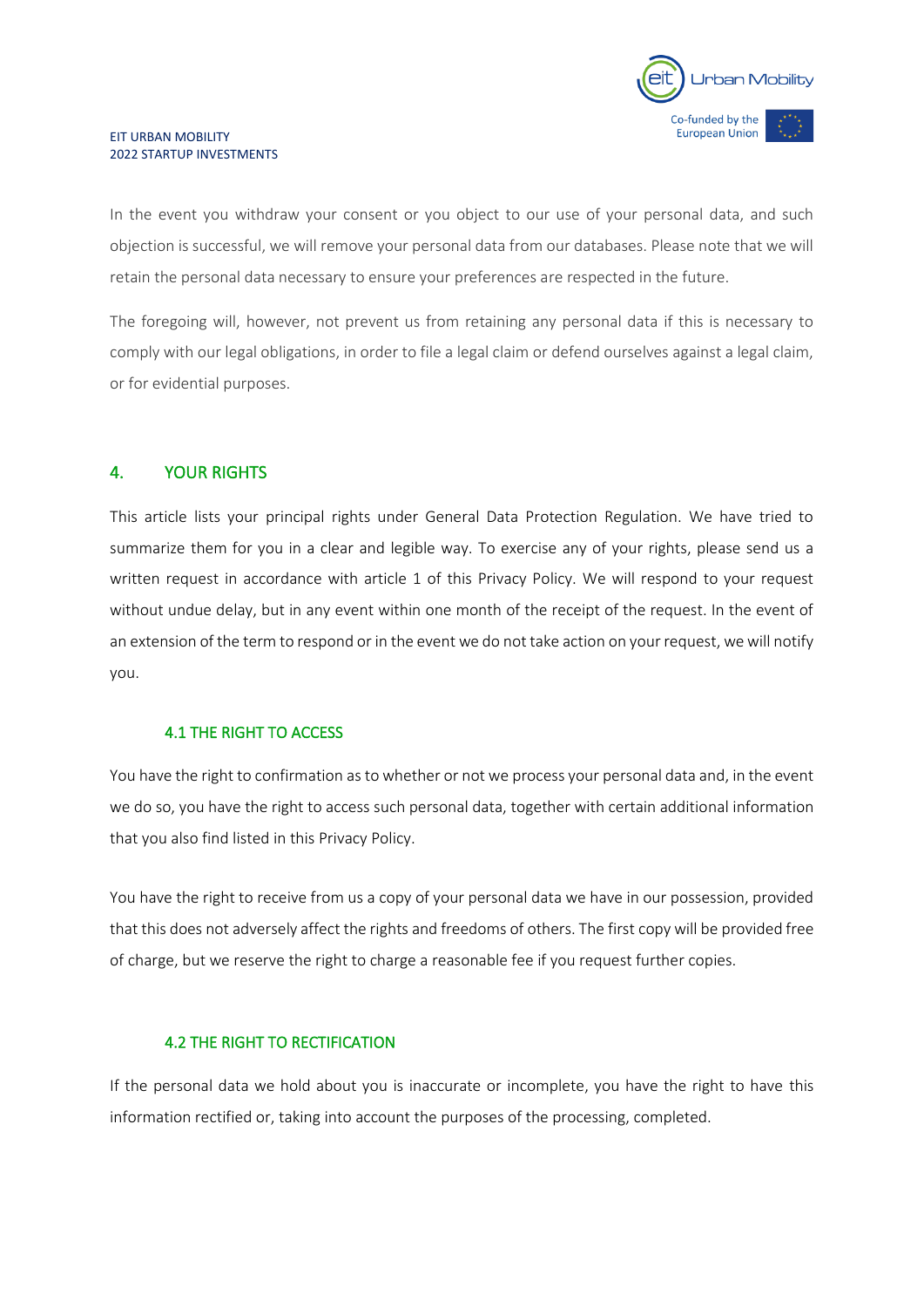

#### 4.3 THE RIGHT TO ERASURE (RIGHT TO BE FORGOTTEN)

In some circumstances, you have the right to the erasure of your personal data without undue delay. Those circumstances include:

- a) The personal data are no longer needed in relation to the purposes for which they were collected or otherwise processed
- b) You withdraw your consent, and no other lawful ground exists
- c) The processing is for direct marketing purposes
- d) The personal data have been unlawfully processed, or,
- e) Erasure is necessary for compliance with EU law

There are certain exclusions to the right to erasure. Those exclusions include;

- a) For exercising the right of freedom of expression and information
- b) For compliance with a legal obligation, or,
- c) For the establishment, exercise or defence of legal claims

#### 4.4 THE RIGHT TO RESTRICT PROCESSING

You have the right to restrict the processing of your personal data (meaning that the personal data may only be stored by us and may only be used for limited purposes), if:

- a) You contest the accuracy of the personal data (and only for as long as it takes to verify that accuracy)
- b) The processing is unlawful and you request restriction (as opposed to exercising the right to erasure)
- c) We no longer need the personal data for the purposes of our processing, but you require personal data for the establishment, exercise or defence of legal claims, or,
- d) You have objected to processing, pending the verification of that objection

In addition to our right to store your personal data, we may still otherwise process it but only: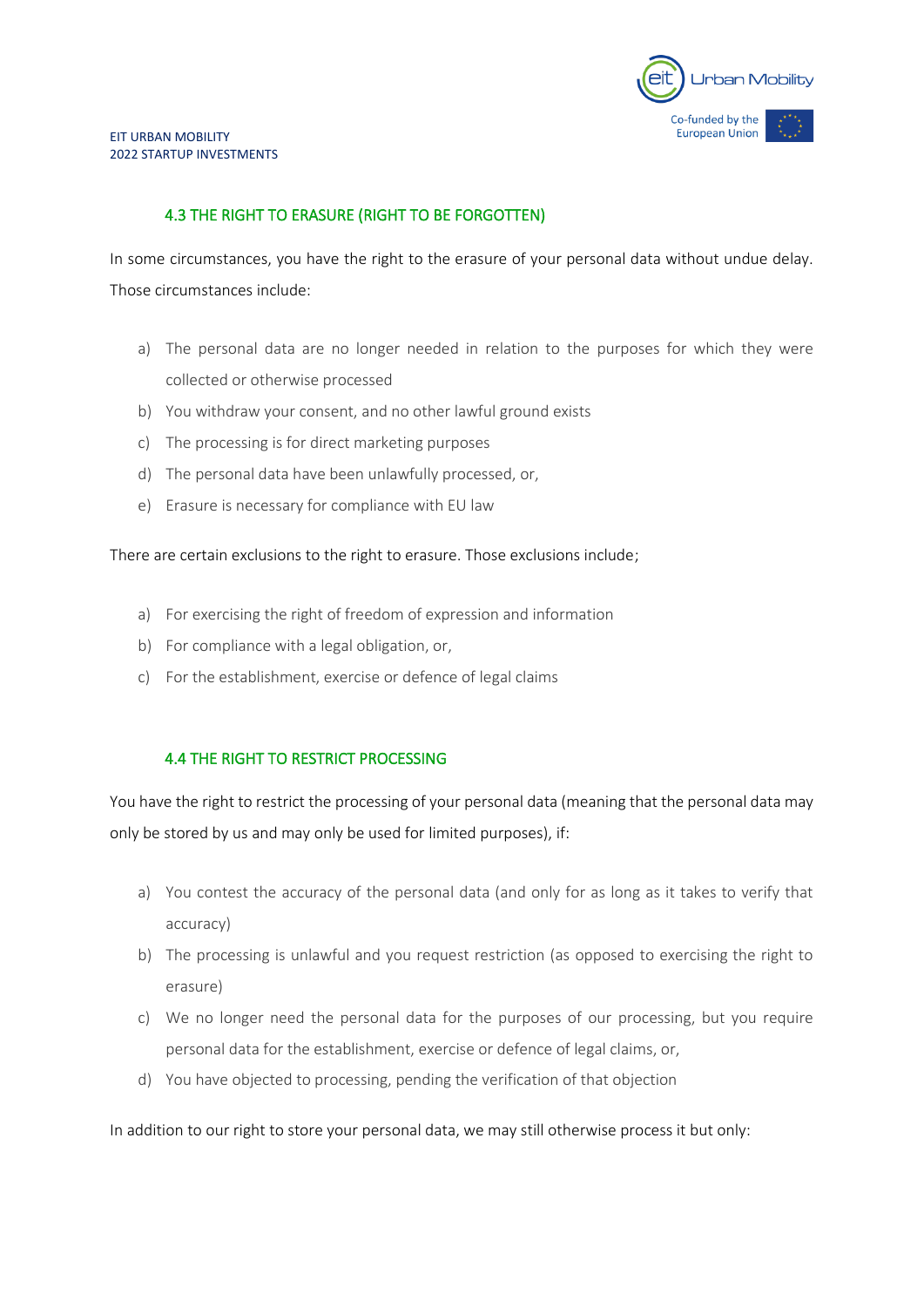

#### EIT URBAN MOBILITY 2022 STARTUP INVESTMENTS

- a) With your consent
- b) For the establishment, exercise or defence of legal claims
- c) For the protection of the rights of another natural or legal person, or,
- d) For reasons of important public interest

We will inform you before we lift the restriction of processing.

#### 4.5 THE RIGHT TO DATA PORTABILITY

To the extent that the legal basis for our processing of your personal data is consent, and such processing is carried out by automated means, you have the right to receive your personal data from us in a structured, commonly used and machine-readable format. However, this right does not apply where it would adversely affect the rights and freedoms of others.

You also have the right to have your personal data transferred directly to another company, if this is technically possible, and/or to store your personal data for further personal use on a private device.

#### 4.6 THE RIGHT TO OBJECT TO PROCESSING

You have the right to object to the processing of your personal data on grounds relating to your particular situation, but only to the extent that the legal basis for the processing is that the processing is necessary for:

- a) The performance of a task carried out in the public interest or in the exercise of any official authority vested in us
- b) The purposes of the legitimate interests pursued by us or by a third party

If you make such an objection, we will cease to process the personal information unless we can demonstrate compelling legitimate grounds for the processing which override your interests, rights and freedoms, or the processing is for the establishment, exercise or defence of legal claims.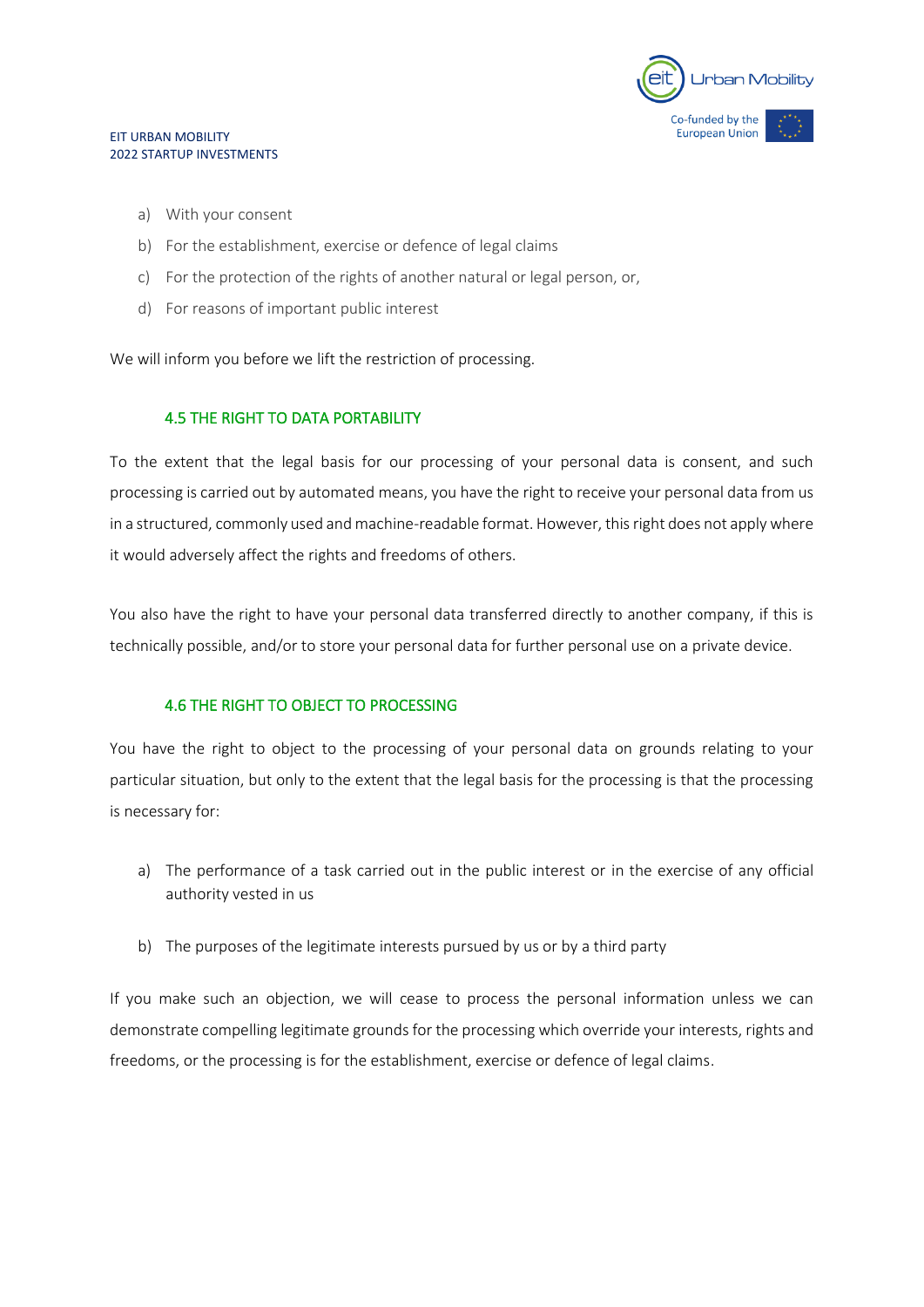

You have the right to object to our processing of your personal data for direct marketing purposes (including profiling for direct marketing purposes). If you make such an objection, we will cease to process your personal data for this purpose.

#### 4.7 THE RIGHT TO COMPLAIN TO A SUPERVISORY AUTHORITY

If you consider that our processing of your personal information infringes data protection laws, you have a legal right to lodge a complaint with a supervisory authority responsible for data protection. You may do so in the EU member state of your habitual residence, your place of work or the place of the alleged infringement. In Spain, you can submit a complaint to the Agencia Española de Protección de Datos (AEPD) (data protection authority) C/ Jorge Juan, 6. 28001 – Madrid (901 100 099), https://www.aepd.es/agencia/contacto.html.

#### 5. PROVIDING YOUR PERSONAL DATA TO OTHERS

We may disclose your personal data in the event such disclosure is required or necessary in order to fulfil a legal obligation. We may disclose your personal data to our 'partners' in the event we receive your consent and to the owner of our intranet. We may also disclose personal data in order to protect your vital interests or the vital interest of another natural person.

As such, we do not disclose your personal data to our social media partners. We do, however, make use of social media plugins to direct you to our social media channels and to allow you to interact with our content. These social media channels are Facebook, LinkedIn and Twitter. In the event you click on such a link, the social media service provider may collect your personal data and may link this information to your existing profile on such social media.

We are not responsible for the use of your personal data by such social media service provider. In such case, the social media service provider will act as controller. For your information only, we have included the relevant links (these may be changed from time to time by the relevant service provider):

a) Facebook: https://www.facebook.com/about/privacy